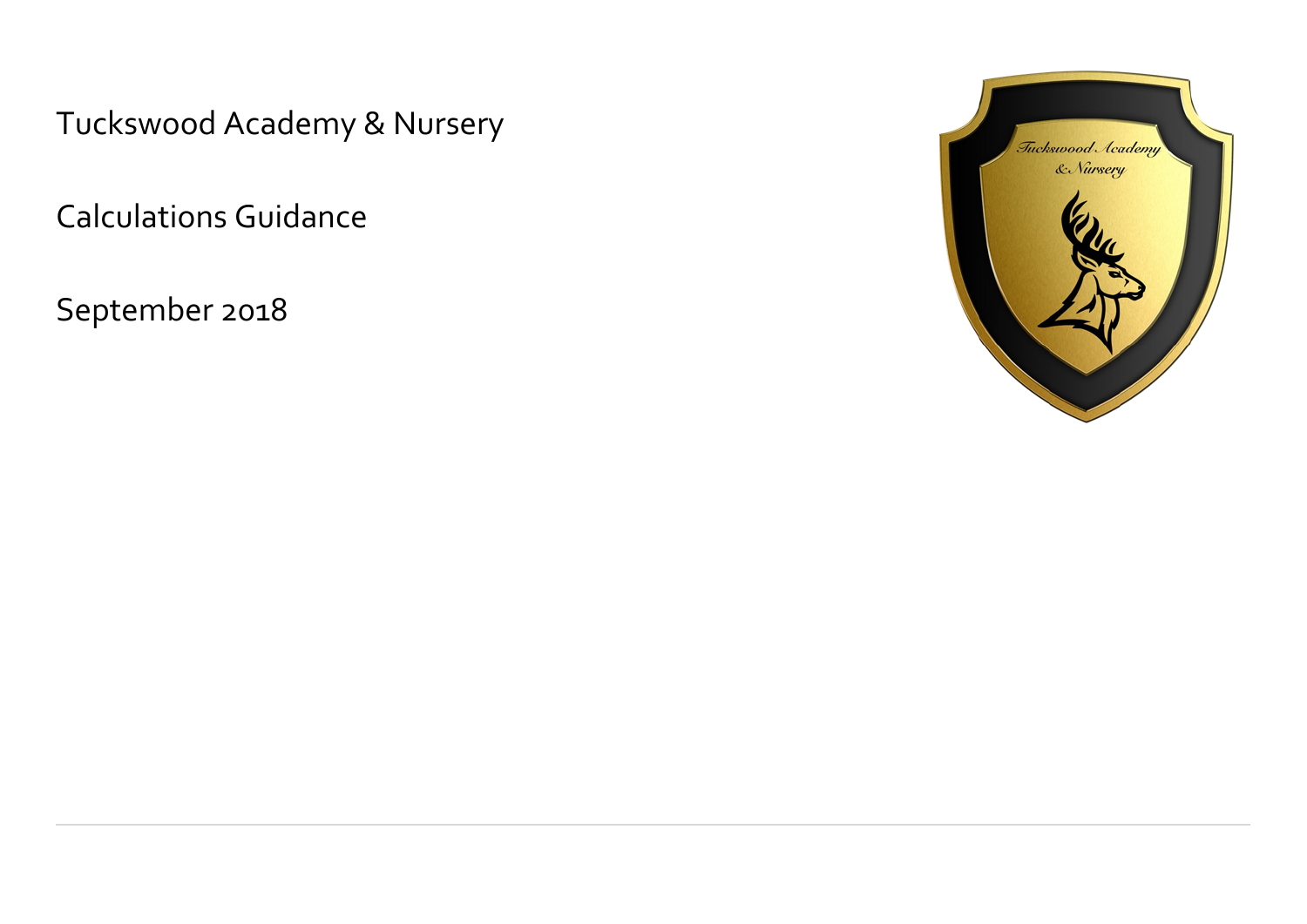# **Contents**

| 1              | Rationale               |
|----------------|-------------------------|
| $\overline{2}$ | Aim                     |
| 3              | Structure of policy     |
| 3              | Procedural V Conceptual |
| 4              | <b>CPA</b>              |
| 4              | Language                |
| $5 - 9$        | Add and subtract        |
| $9 - 12$       | Times and divide        |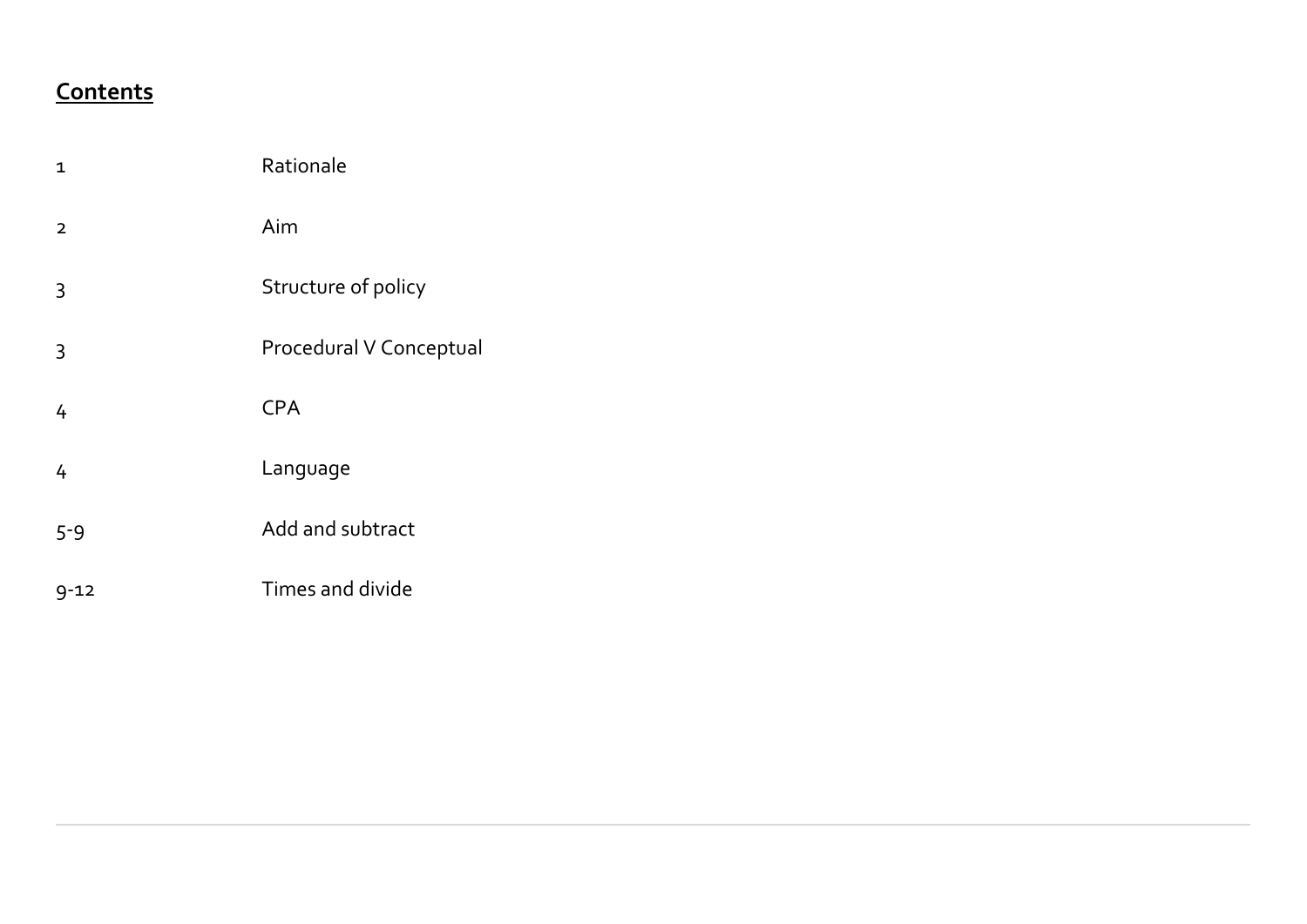## **Rationale**

'Mathematics is a creative and highly interconnected discipline that has been developed over centuries, providing the solution to some of history's most intriguing problems. It is essential to everyday life, critical to science, technology and engineering, and necessary for financial literacy and most forms of employment. A high-quality mathematics education therefore provides a foundation for understanding the world, the ability to reason mathematically, an appreciation of the beauty and power of mathematics, and a sense of enjoyment and curiosity about the *subject.'* – National Curriculum

This policy has been written with core values of maths at its heart. Children need a conceptual understanding of maths, and this policy reflects that as it places emphasis on teaching conceptual methods, not procedural approaches. The policy is written to reflect the fundamental part that mathematics plays in the education of our children. The effective teaching of mental calculations has consistently been found to underpin success in written calculations and therefore fluency in mental calculation methods forms the central part of teaching.

In discussions, through research and ongoing CPD, we have found that there are not common approaches to teaching calculations. If we are consistent in the teaching of calculations then we should see a progression of the methods across the schools. This will benefit the children's learning when they make the transition between year groups and key stages, helping to overcome misconceptions.

The Norfolk calculations research, (Borthwick and Harcourt-Heath, 2006-2014) found that children who use traditional algorithms to calculate have far lower success than those who use strategies that are built on conceptual understanding. The research also found that children who used conceptually based methods outperformed those in Year 8 who use formal algorithms. Therefore to support mental and written calculations children are to be taught using a Concrete, Pictorial and Abstract (CPA) approach using representations in all year groups. This will develop their relational understanding of new concepts. As the children's understanding of mental and informal methods is defined so too are their abilities to solve problems, because the whole point of learning mathematics is to be able to solve problems.

Leaning rules and facts is important, but they are the tools with which children learn to do maths fluently. They are not maths itself. - (McClure 2013)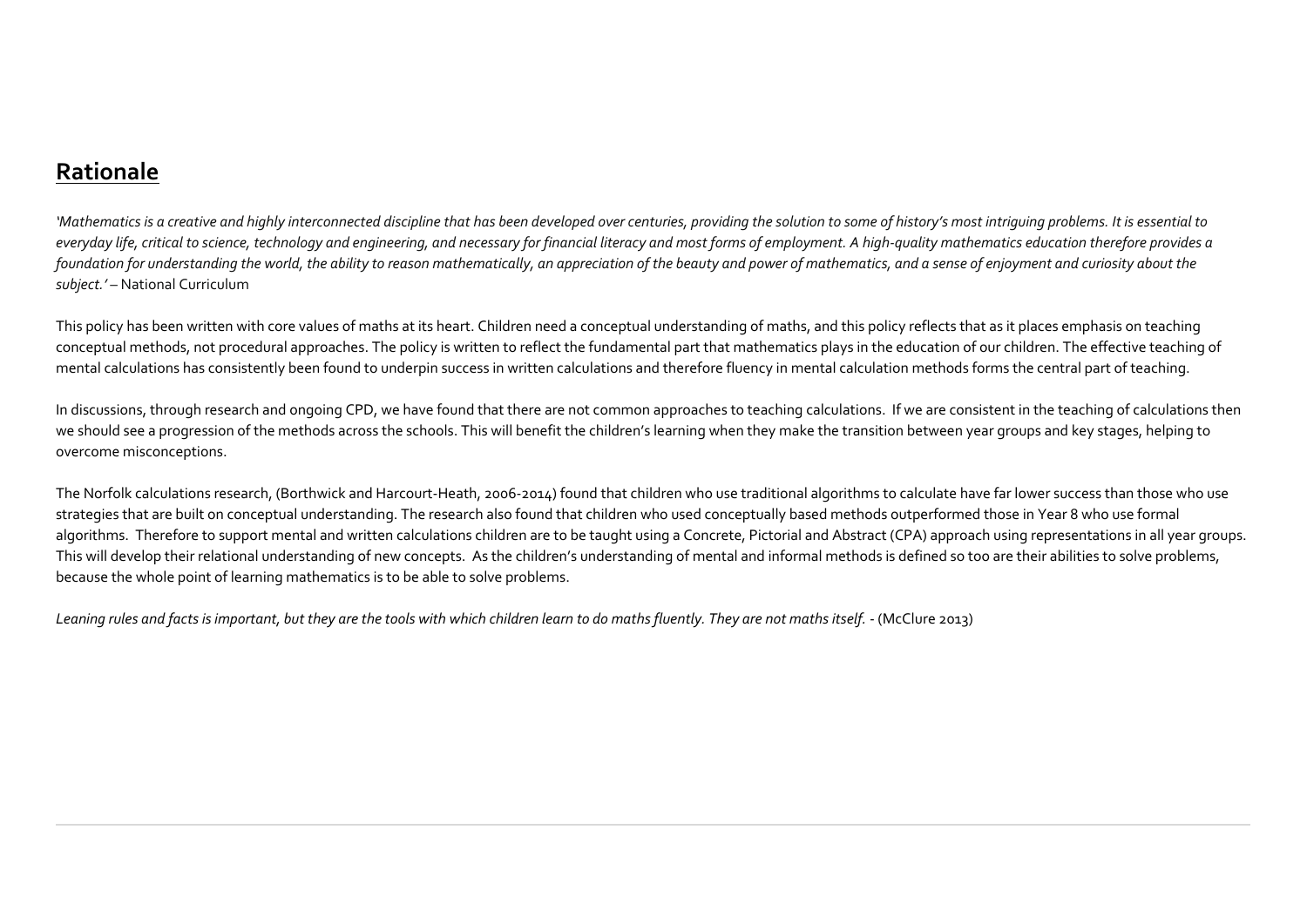# **Aims**

The national curriculum for mathematics aims to ensure that all pupils:

- become fluent in the fundamentals of mathematics, including through varied and frequent practice with increasingly complex problems over time, so that pupils develop conceptual understanding and the ability to recall and apply knowledge rapidly and accurately
- reason mathematically by following a line of enguiry, conjecturing relationships and generalisations, and developing an argument, justification or proof using mathematical language
- can solve problems by applying their mathematics to a variety of routine and non-routine problems with increasing sophistication, including breaking down problems into a series of simpler steps and persevering in seeking solutions

Mathematics is an interconnected subject in which pupils need to be able to move fluently between representations of mathematical ideas. The programmes of study are, by necessity, organised into apparently distinct domains, but pupils should make rich connections across mathematical ideas to develop fluency, mathematical reasoning and competence in solving increasingly sophisticated problems. They should also apply their mathematical knowledge to science and other subjects. The expectation is that the majority of pupils will move through the programmes of study at broadly the same pace. However, decisions about when to progress should always be based on the security of pupils' understanding and their readiness to progress to the next stage. Pupils who grasp concepts rapidly should be challenged through being offered rich and sophisticated problems before any acceleration through new content. Those who are not sufficiently fluent with earlier material should consolidate their understanding, including through additional practice, before moving on.

#### In addition all children will:

- develop a positive and enthusiastic attitude towards mathematics that will promote confidence and carry them throughout their lives.
- have a conceptual understanding of methods rather than a set of memorised procedures.
- use mathematical vocabulary correctly to communicate ideas.
- develop their relational understanding of new concepts, making connections through a CPA approach.
- demonstrate fluency in mental and written calculations.
- from EYFS to KS3 be secure in concepts and not moved into the next stage of learning before they are ready.
- be given opportunities to use and apply calculations in cross curricular mathematics.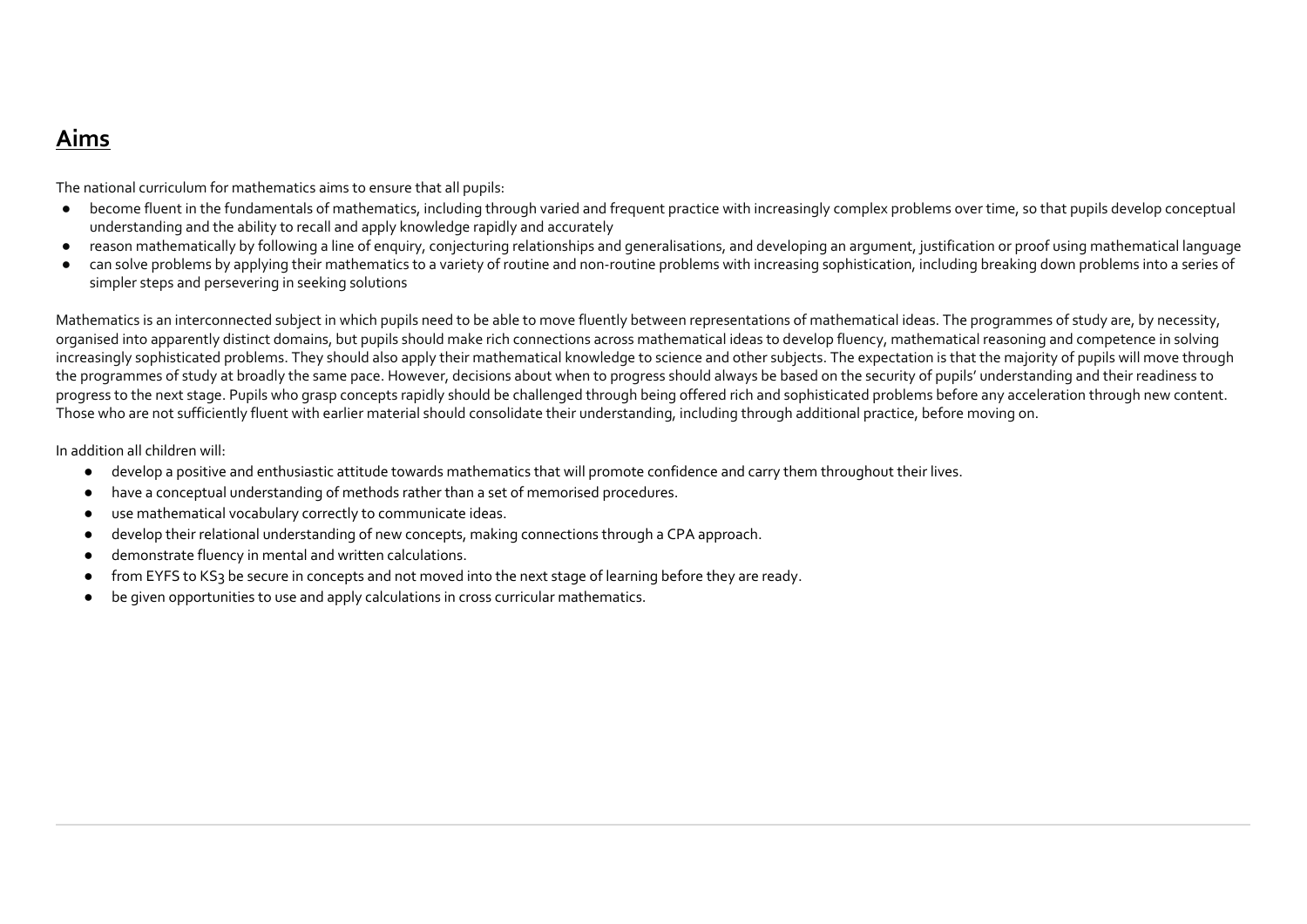# **Structure of the Policy**

This calculation policy is structured in levels of progression from EYFS through to at least Key Stage 3. Each child should follow these stages of calculation for each of the four operations building on experiences and understanding. Children should progress at their own natural pace and should only move on once they show a secure readiness do so. The new National curriculum references 'Formal Methods of Calculation' – Children should only move onto formal methods of calculation once they reach full conceptual understanding of each operation through a CPA approach. This will vary from child to child.

### **Procedural V Conceptual**

By definition, procedural methods relate 'to an official way of doing something' whereas conceptual methods build on a concept, a deep understanding, of the chosen task or calculation being explored. For children to succeed in maths, they need to be explicitly taught, shown, modelled and explore conceptual methods, gaining a full understanding before moving onto procedures.

'teaching formal written methods is inappropriate until children have made connections and developed their understanding of the number system'

'...there is no case for introducing children to vertical layouts before they have developed a basic understanding of place value.'

*'Early introduction of vertical layout can be positively harmful.'*

Derek Haylock and Anne Cockburn (1989), Understanding Early Years Mathematics,

Taking the rationale of the main policy and this theory into consideration then the teaching of formal (procedural) methods should only be taught when:

- The child has shown a sound understanding of place value and the number system.
- The child has shown a secure and conceptual understanding of informal methods of calculation
- The child has a secure understanding of their times tables up to 10x10.
- The methods are taught as a progression from informal methods, not as the default method.

If a child demonstrates misconceptions in the use of formal algorithms, then revert back to the progression of informal methods within the calculations policy to ensure that they are confident in calculation.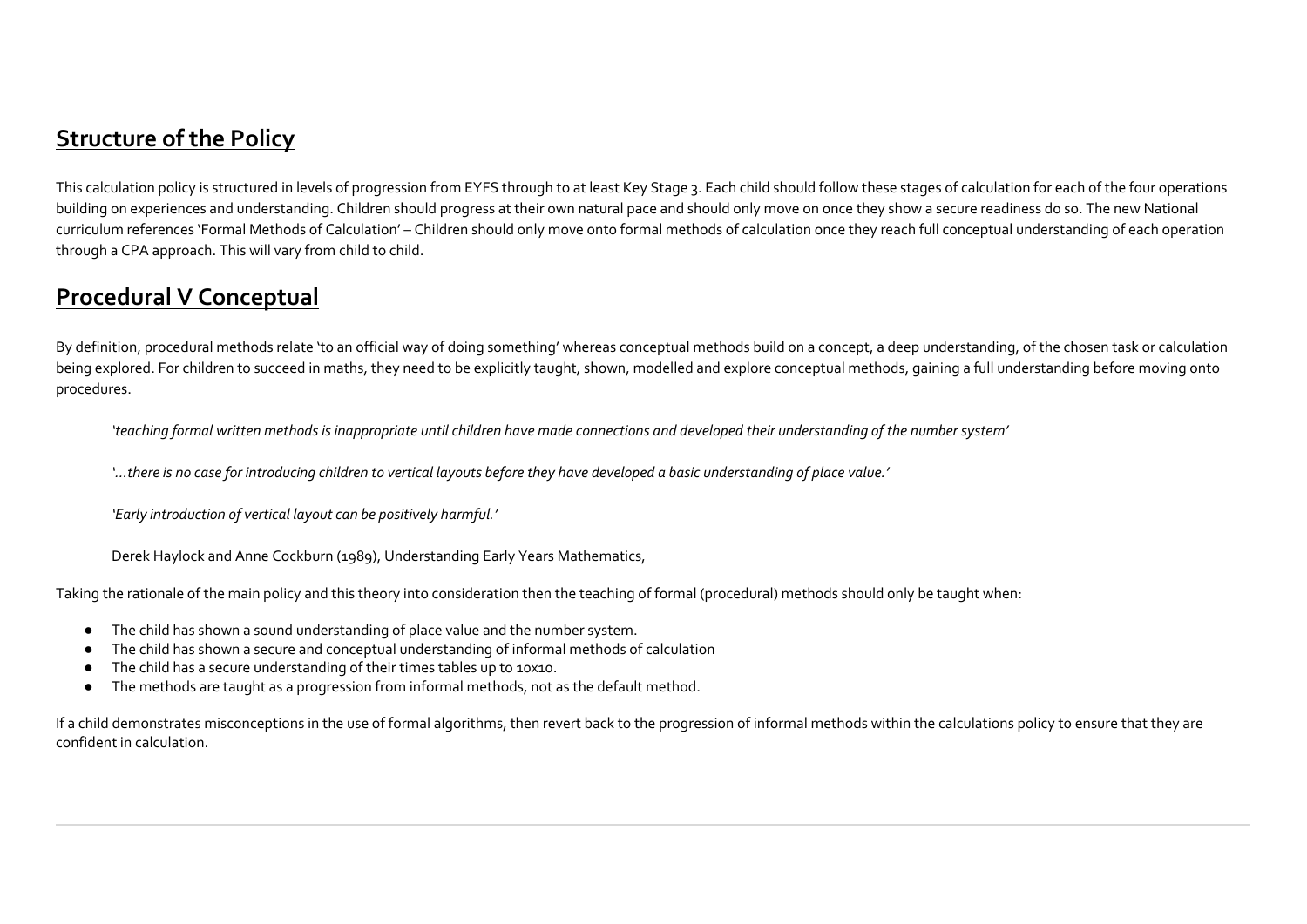# **Concrete, Pictorial and Abstract**

| Concrete                                                                                                                  | Pictorial                                                                                                               | Abstract                                                                                                                  |
|---------------------------------------------------------------------------------------------------------------------------|-------------------------------------------------------------------------------------------------------------------------|---------------------------------------------------------------------------------------------------------------------------|
| A new skill or idea is first introduced with the help of real<br>objects. This manipulation of objects, perhaps combining | During this phase the children's experience of objects means<br>they can draw a representation of them rather than hold | With solid and consistent understanding children can rely on<br>mathematical notation to express their work. For example: |
| two sets of objects for adding, is what underpins                                                                         | them. For example crossing out items to take away.                                                                      | $26 - 12 = 14$                                                                                                            |
| understanding.                                                                                                            |                                                                                                                         |                                                                                                                           |

### **Language**

Children who learn to explain why something makes sense and reason through their mathematical explanations will develop a deeper knowledge that will result in long term understanding. We want our children to be able to explain their methods confidently using the correct vocabulary. It is essential that all children are exposed to and supported in developing quality and varied mathematical vocabulary. This understanding will consequently support children in their ability to access problems, present mathematical conjecture and justification through reasoning.

| <b>Terminology</b> | Language/vocabulary<br>that children need to<br>be confident in using                                                                                                 | <b>Terminology</b> | Language/vocabulary<br>that children need to<br>be confident in using                                                                                                                                    | <b>Terminology</b> | Language/vocabulary<br>that children need to<br>be confident in using                                                                                                                                    | <b>Terminology</b> | Language/vocabulary<br>that children need to<br>be confident in using                                                                                                                                 |
|--------------------|-----------------------------------------------------------------------------------------------------------------------------------------------------------------------|--------------------|----------------------------------------------------------------------------------------------------------------------------------------------------------------------------------------------------------|--------------------|----------------------------------------------------------------------------------------------------------------------------------------------------------------------------------------------------------|--------------------|-------------------------------------------------------------------------------------------------------------------------------------------------------------------------------------------------------|
| addition           | add<br>addition<br>more<br>plus<br>increase<br>and<br>make<br>sum<br>total<br>altogether<br>score<br>double<br>half<br>how many more is<br>than?<br>how much more is? | subtraction        | subtract<br>take away<br>minus<br>decrease<br>leave<br>left over<br>how many have gone<br>one less, two less<br>how many fewer<br>difference between<br>leave<br><b>is the same as</b><br><i>inverse</i> | multiplication     | lots of<br>groups of<br>times<br>multiplication<br>multiply<br>multiplied by<br>multiple of<br>product<br>once<br>twice<br>times as (big, long,<br>wide, and so on)<br>repeated addition<br>array<br>row | division           | halve<br>share,<br>share equally<br>one each, two each,<br>three each etc<br>group in pairs, divided<br>by<br>divided into<br>divisible by<br>remainder<br>left over<br>factor<br>quotient<br>inverse |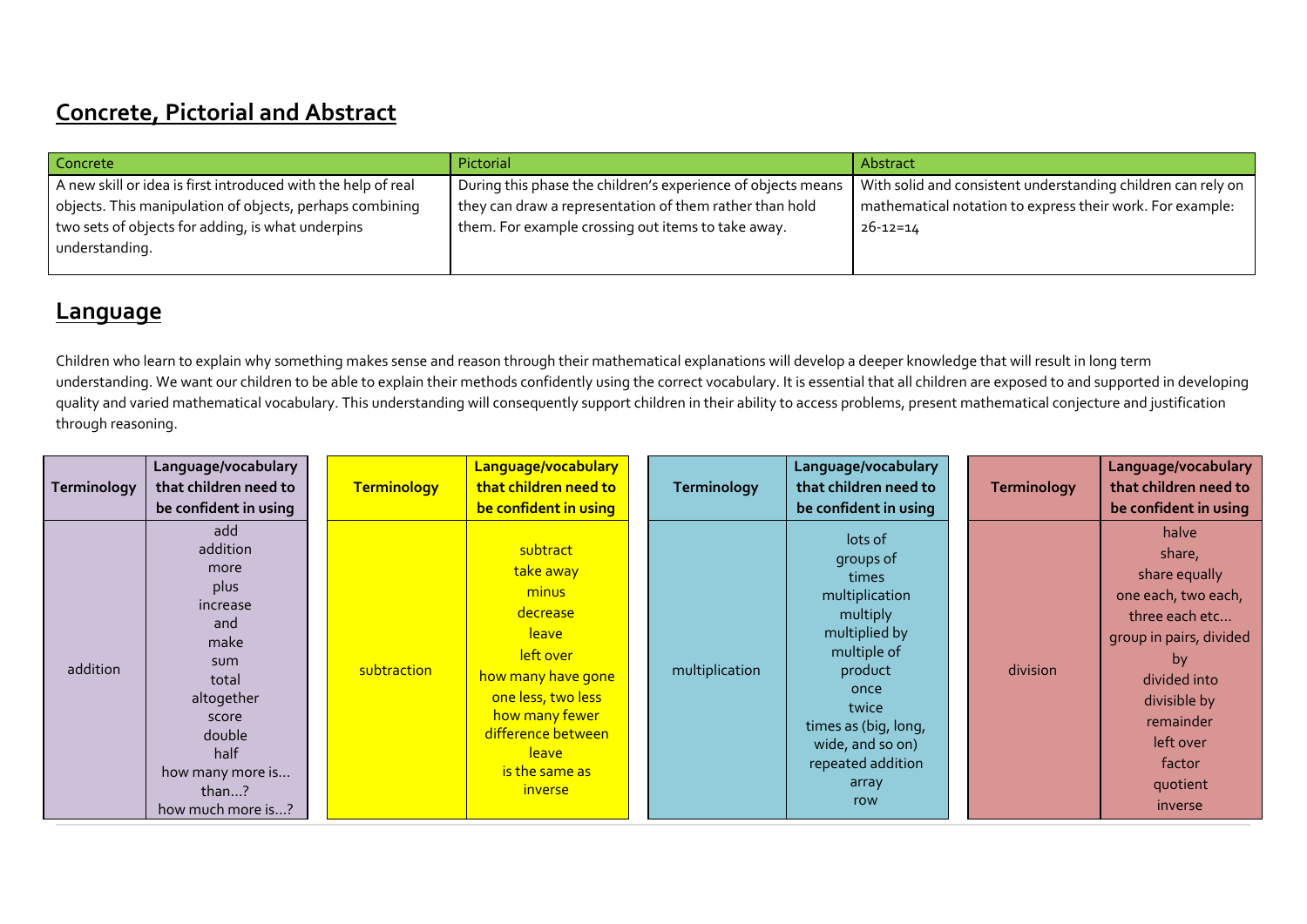## **Addition and Subtraction**

- Addition and subtraction should be taught alongside each other, not as separate areas of maths.
- Green stages are conceptual stages, essential to a full, embedded understanding. Blue stages indicate procedures, only to be taught once full conceptual understanding is achieved.
- The new Key Stage 2 SATs require children that demonstrate the highest attainment and progress to show the ability to understand and use the formal algorithms.
- For some children year 5 will be the right time to introduce procedures, many others will leave year 6 without needing to 'move on' to these methods. It is for teachers to determine the right time with reference to this policy.

| <b>Stage</b>                                 | <b>Skill, concept or approach</b>                                                                                                                                                                                                                                                                                                                                               | <b>Examples</b>                                                                                                                                                      |
|----------------------------------------------|---------------------------------------------------------------------------------------------------------------------------------------------------------------------------------------------------------------------------------------------------------------------------------------------------------------------------------------------------------------------------------|----------------------------------------------------------------------------------------------------------------------------------------------------------------------|
| <b>Development of Early</b><br><b>Skills</b> | Using real life examples and a variety of practical resources<br>children will develop a sense of addition and subtraction.<br>Counting activities will form the backbone of this and children<br>will be encouraged to use correct mathematical language and<br>record their results in a variety of ways. These may include<br>informal marks and diagrams as well as digits. | There are two cats in the garden and one more comes along. How many now?<br>TTT<br>Three cats in the tree and one runs off. How many are left?<br>TI.<br>$3 - 1 = 2$ |
| <b>Number Lines</b>                          | Start adding and subtracting using a number line. With<br>subtraction you can count back to take away or count up to<br>find the difference.                                                                                                                                                                                                                                    | Example:<br>$6 + 1 = 7$                                                                                                                                              |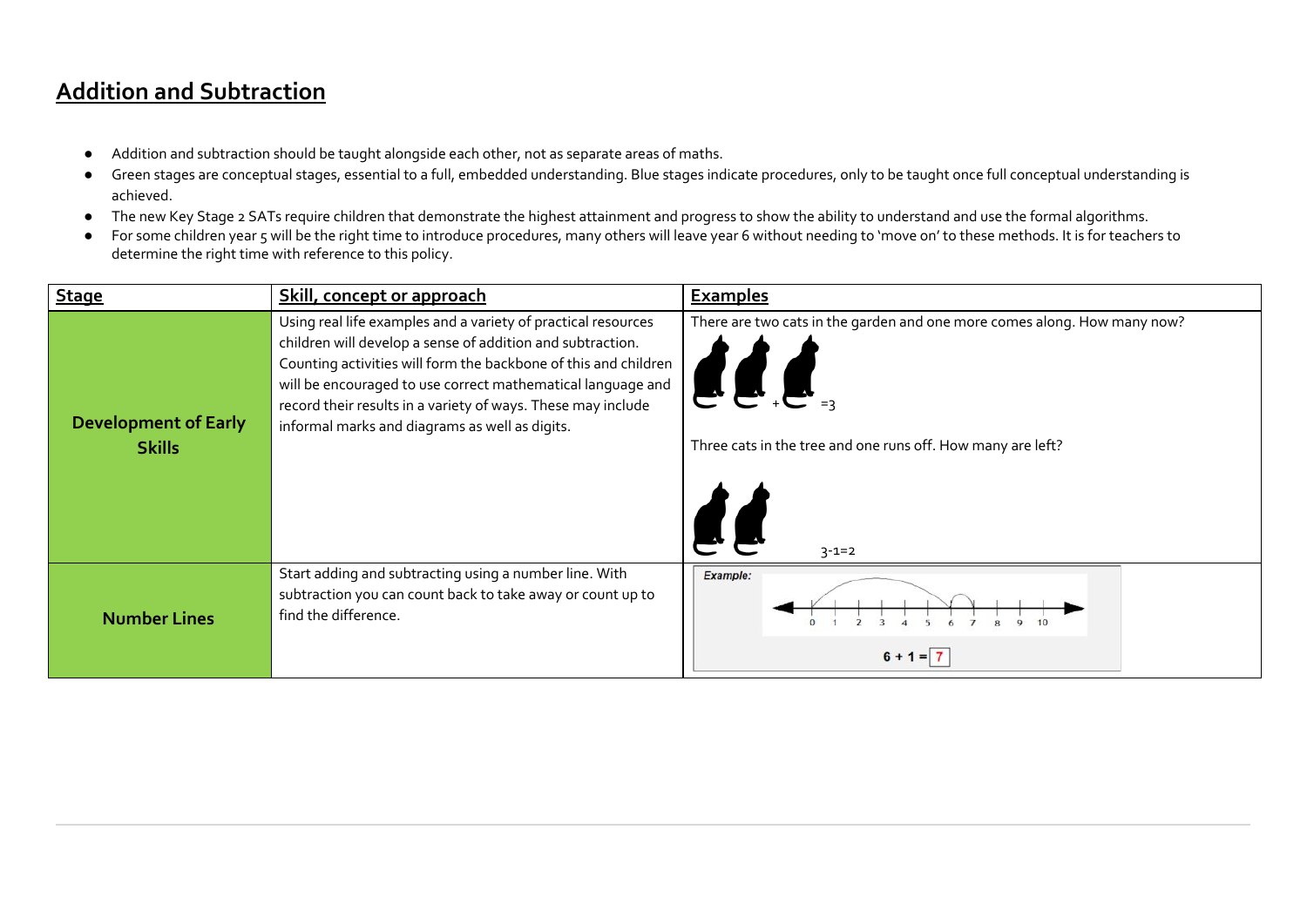|                           |                                                                                                                                                                                                                                    | $-3$<br>$\mathbf{B}$<br>3<br>O<br>$= 2$<br>5                                                          |
|---------------------------|------------------------------------------------------------------------------------------------------------------------------------------------------------------------------------------------------------------------------------|-------------------------------------------------------------------------------------------------------|
| <b>Empty Number Lines</b> | Later switch to an empty number line to increase flexibility,<br>speed and to allow demonstration of understanding. Reduce<br>the number of jumps by increasing their size. Again there are<br>two ways to approach a subtraction. | $1 = 89$<br>$= 89$<br>$+30$<br>$+10$<br>$+10$<br>$+10$<br>82 8788.89<br>62<br>72<br>82 89<br>52<br>52 |
| 2 digit numbers           |                                                                                                                                                                                                                                    | 60<br>35<br>$10 + 2 + 2 = 14$                                                                         |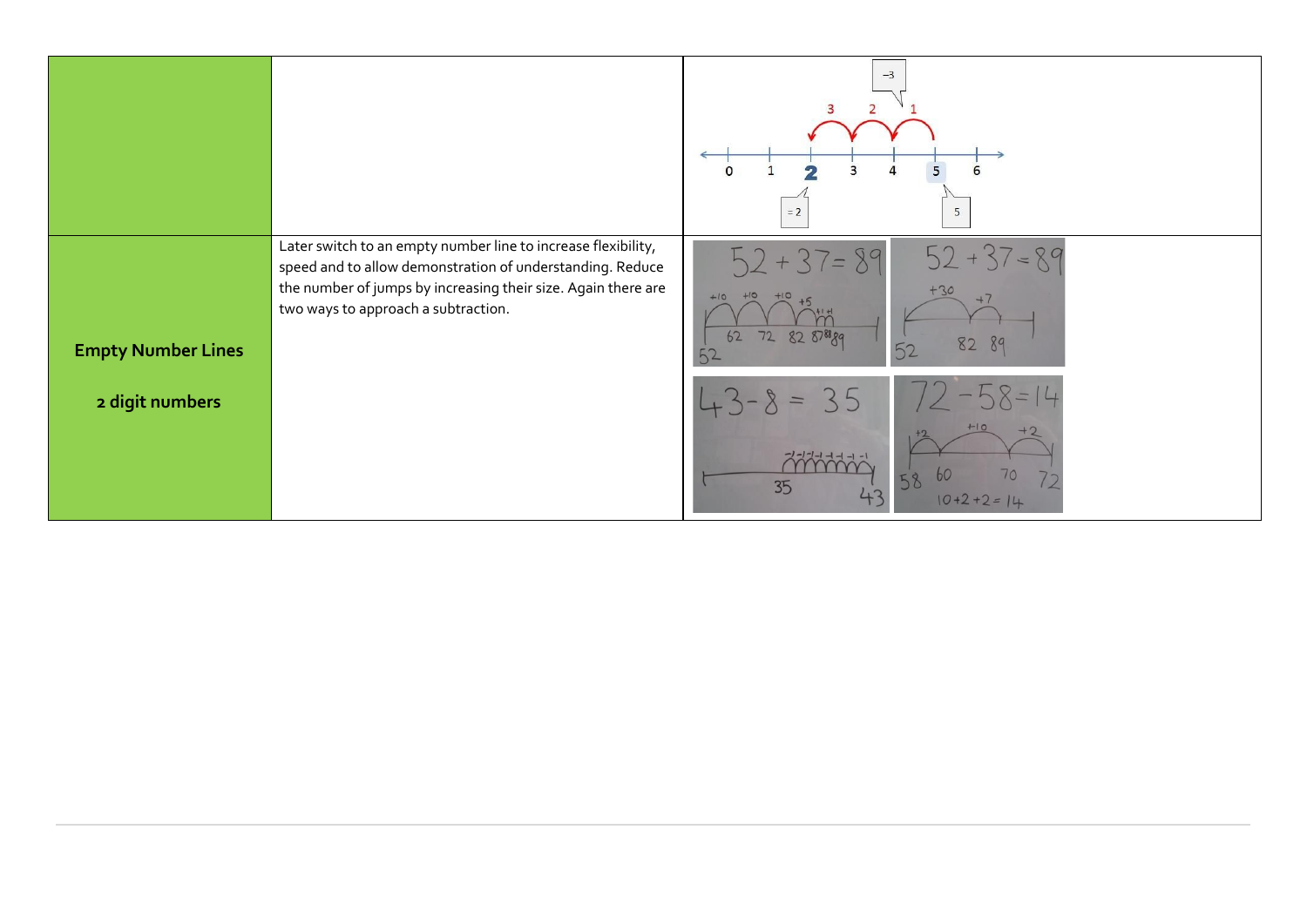| <b>Empty Number Lines</b>                 | Empty number lines are suited to problems involving three<br>digit numbers and decimals.                                                                 | $8.5 + 4.75 = 13.25$<br>$447 + 275 = 722$<br>$+0.5$ +0.25<br>$+4$<br>+200<br>$+20$<br>722<br>13 1325<br>$700 - 720$<br>647<br>12.5<br>8.5<br>447 |
|-------------------------------------------|----------------------------------------------------------------------------------------------------------------------------------------------------------|--------------------------------------------------------------------------------------------------------------------------------------------------|
| 3 digit numbers and<br>decimals           |                                                                                                                                                          | $+0.9$<br>$+0.2$<br>386<br>$144 = 242$<br>$-100$<br>$-40$<br>$242 + 6$<br>$0.9 + 0.2 =$<br>286<br>386                                            |
| Partitioning                              | Partition numbers into tens and ones. This is perhaps a faster<br>strategy but is no more or less effective than a number line.                          | $52+36=88$<br>$30 = 20$<br>50<br>30<br>80<br>$+$<br>$=88$<br>$20 + 3 = 23$                                                                       |
| <b>Partitioning with large</b><br>numbers | Partitioning is suitable for larger numbers too. With<br>subtraction you will sometimes have negative numbers to<br>contend with in the final reckoning. | $7.6 + 3.5 = 11.$<br>$7 + 3 = 10$<br>$0.5 =  . $<br>$ O+ $<br>$=$ $\left  \right $ .                                                             |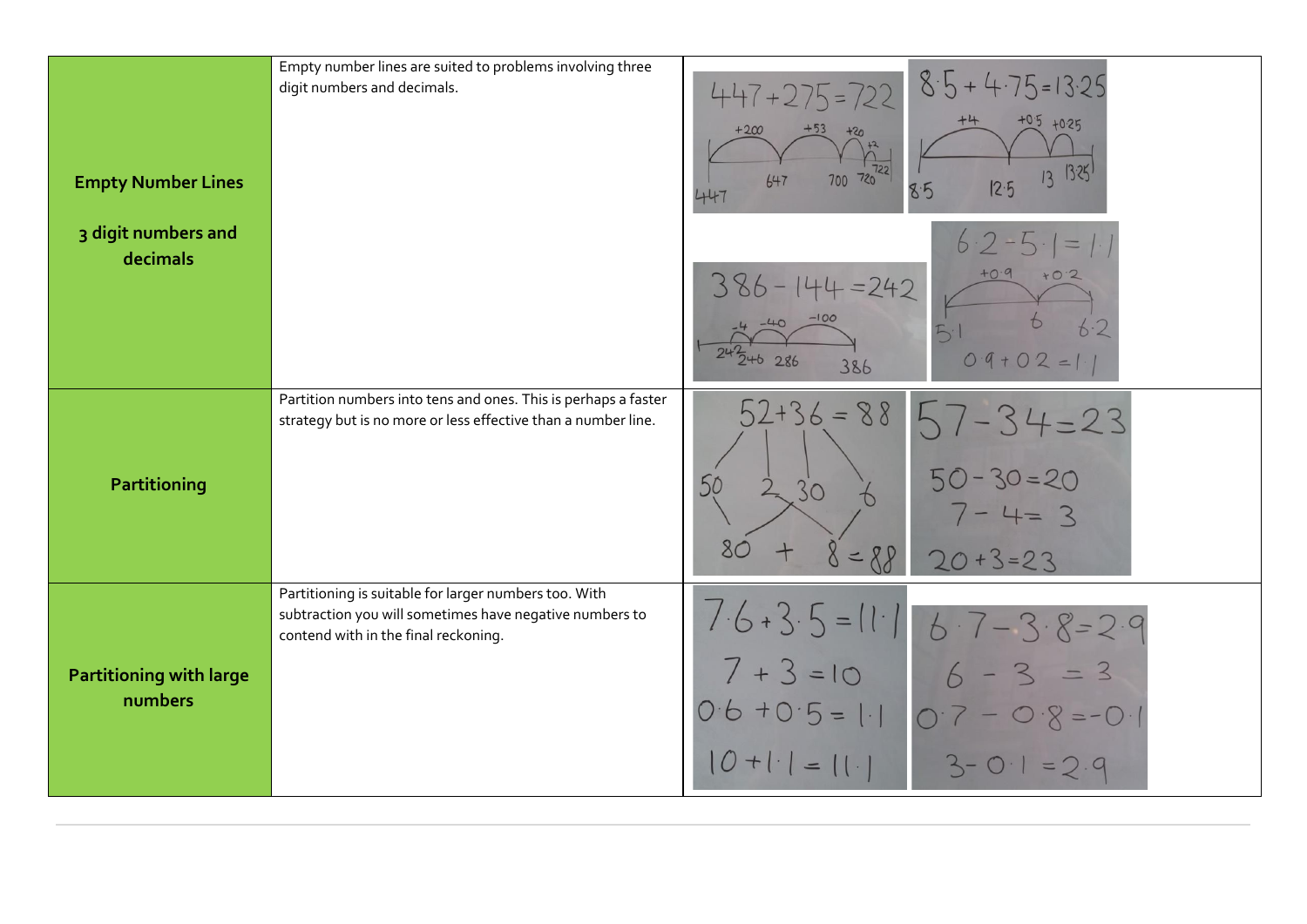|                                           |                                                                                                                                        | The most important foundation to a sound understanding of a formal algorithm in addition is centred around place value. If a child does not have a full                                                                                                                                                                                                                                                                                                                                                                                                                                                                                                                                                                                                                                                                                          |
|-------------------------------------------|----------------------------------------------------------------------------------------------------------------------------------------|--------------------------------------------------------------------------------------------------------------------------------------------------------------------------------------------------------------------------------------------------------------------------------------------------------------------------------------------------------------------------------------------------------------------------------------------------------------------------------------------------------------------------------------------------------------------------------------------------------------------------------------------------------------------------------------------------------------------------------------------------------------------------------------------------------------------------------------------------|
|                                           | understanding of place value then they are not ready for this stage.                                                                   |                                                                                                                                                                                                                                                                                                                                                                                                                                                                                                                                                                                                                                                                                                                                                                                                                                                  |
| <b>Column method with</b><br>partitioning | This represents a step on from partitioning method of<br>addition as it is the first time that children will see a vertical<br>layout. | This represents a step on from the partitioning method of addition<br>as it is the first time that children will see a vertical layout.<br>This stage should not be rushed as children need to comprehend that<br>$372 + 247 = 300 + 200 + 70 + 40 + 2 + 7 = 500 + 110 + 9 = 619$<br>At this stage, the children will be inclined to add the hundreds first, then<br>the tens before adding units. As this will have been the order of<br>calculation when they have added by partitioning. When it is<br>appropriate, the teacher should move them towards adding the units<br>first, so that they are prepared for stages 2 and 3.<br>Stage 2:<br>372<br>$+247$<br>For calculating $372 + 247 =$<br>9<br>$(2+7)$<br>Stage 1:<br>$(70 + 40)$<br>110<br>$300 + 70 + 2$<br>$(300 + 200)$<br>500<br>$200 + 40 + 7$<br>$500 + 110 + 9 = 619$<br>619 |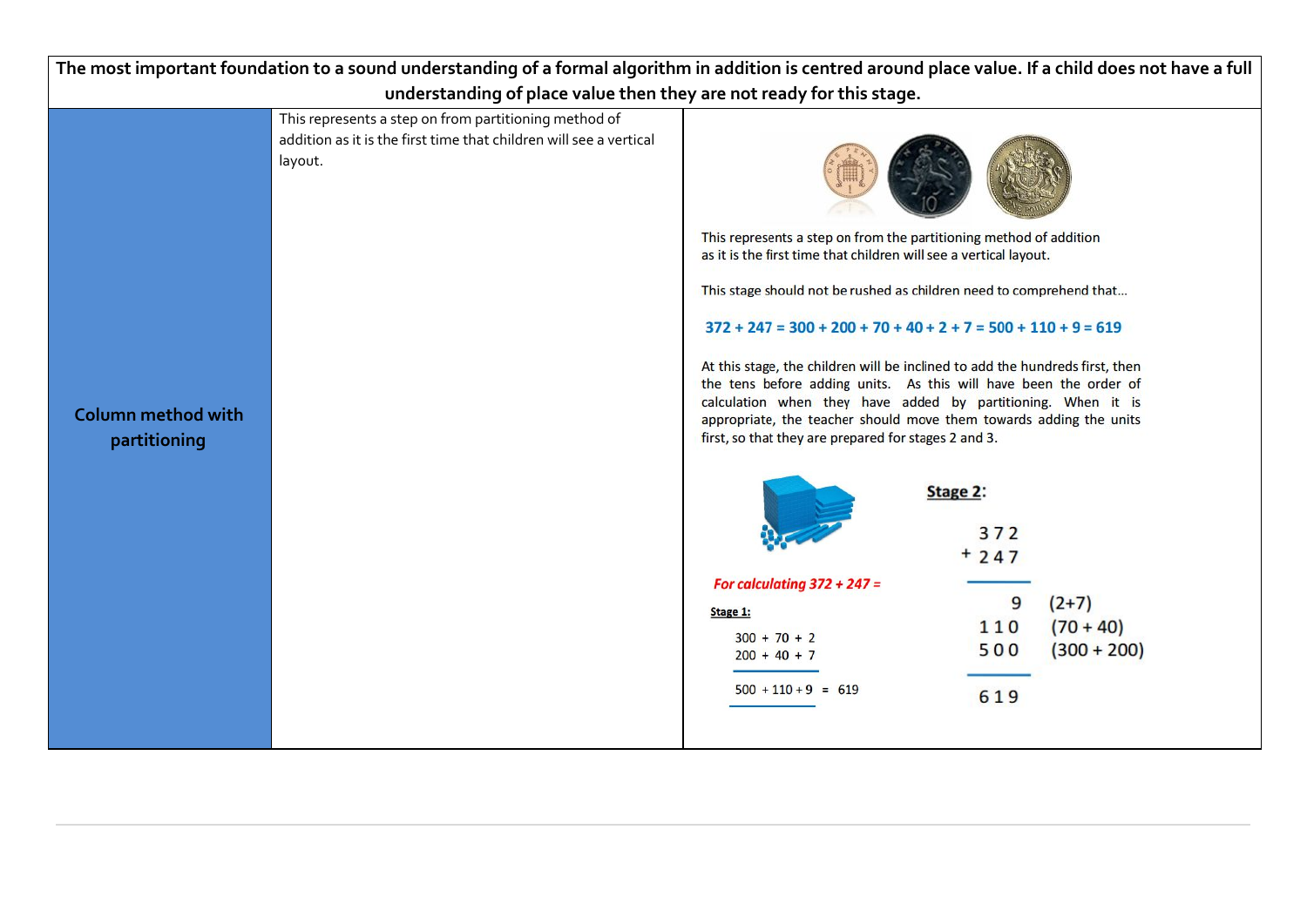|                      |                                                                                                                            | $452 - 361 =$<br>400+50+2<br>300+60+1<br>$100 - 10 + 1 = 91$ |   | $1452 - 507 =$<br>1000+400+50+2<br>+500+ 0+7<br>0<br>$1000 - 100 + 50 - 5 = 945$ |  |
|----------------------|----------------------------------------------------------------------------------------------------------------------------|--------------------------------------------------------------|---|----------------------------------------------------------------------------------|--|
| Formal column method | This procedure represents the last step for addition and<br>subtraction. Here, children are taught to borrow and to carry. |                                                              | 8 | $-267$<br>181                                                                    |  |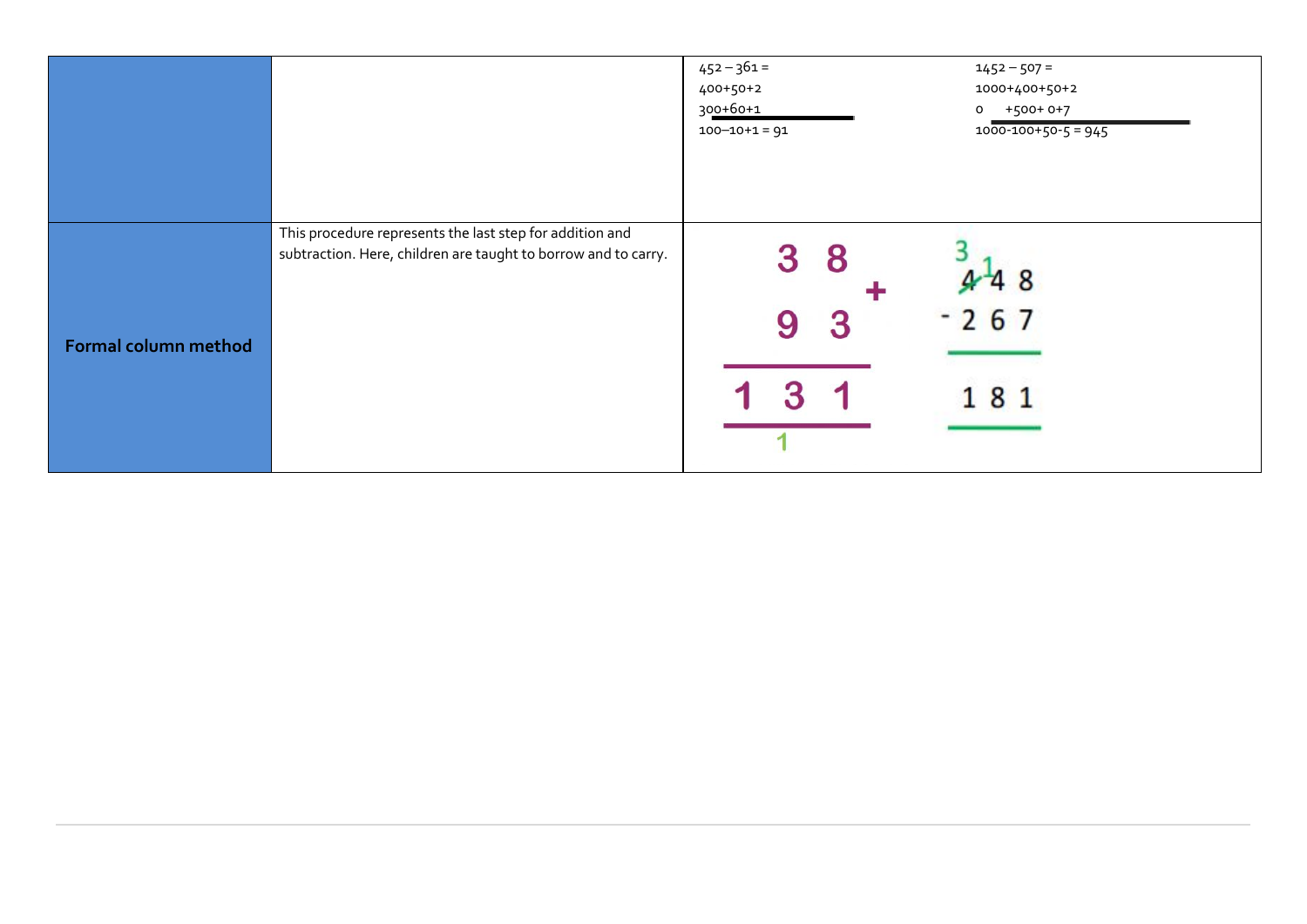## **Multiplication and division**

- Multiplication and division should be taught alongside each other, not as separate areas of maths.
- Green stages are conceptual stages, essential to a full, embedded understanding. Blue stages indicate procedures, only to be taught once full conceptual understanding is achieved.
- The new Key Stage 2 SATs require children that demonstrate the highest attainment and progress to show the ability to understand and use the formal algorithms.
- For some children year 5 will be the right time to introduce procedures, many others will leave year 6 without needing to 'move on' to these methods. It is for teachers to determine the right time with reference to this policy.

| <b>Stage</b>                                                    | Skill, concept or approach                                                                                                              | <b>Examples</b>                                                                                                                     |
|-----------------------------------------------------------------|-----------------------------------------------------------------------------------------------------------------------------------------|-------------------------------------------------------------------------------------------------------------------------------------|
| Development of<br>early skills                                  | Early multiplication and division will<br>explore 'groups of' and 'sharing'. This may<br>not even be maths based                        | Can you sort the cars into colours?<br>If you and your friend have 4 sweets, how many sweets will you each have so that it is fair? |
| <b>Number lines and</b><br>repeated addition                    | Multiplication and division are effectively<br>calculated on an empty number line by<br>framing as repeated addition or<br>subtraction. | $20 - 4$<br>$8x6 = 48$<br>$= 5$<br>16 24 32 40 48                                                                                   |
| <b>Partitioning and</b><br>grouping (alongside<br>number lines) | Use partitioning and grouping to develop<br>flexibility and increase efficiency of the<br>approach                                      | $x - 1$<br>$54 - 3$<br>$33 -$<br>$+50$<br>$+10$<br>10x3<br>$O*5$<br>2x5<br>4x5<br>5 <sup>1</sup><br>33                              |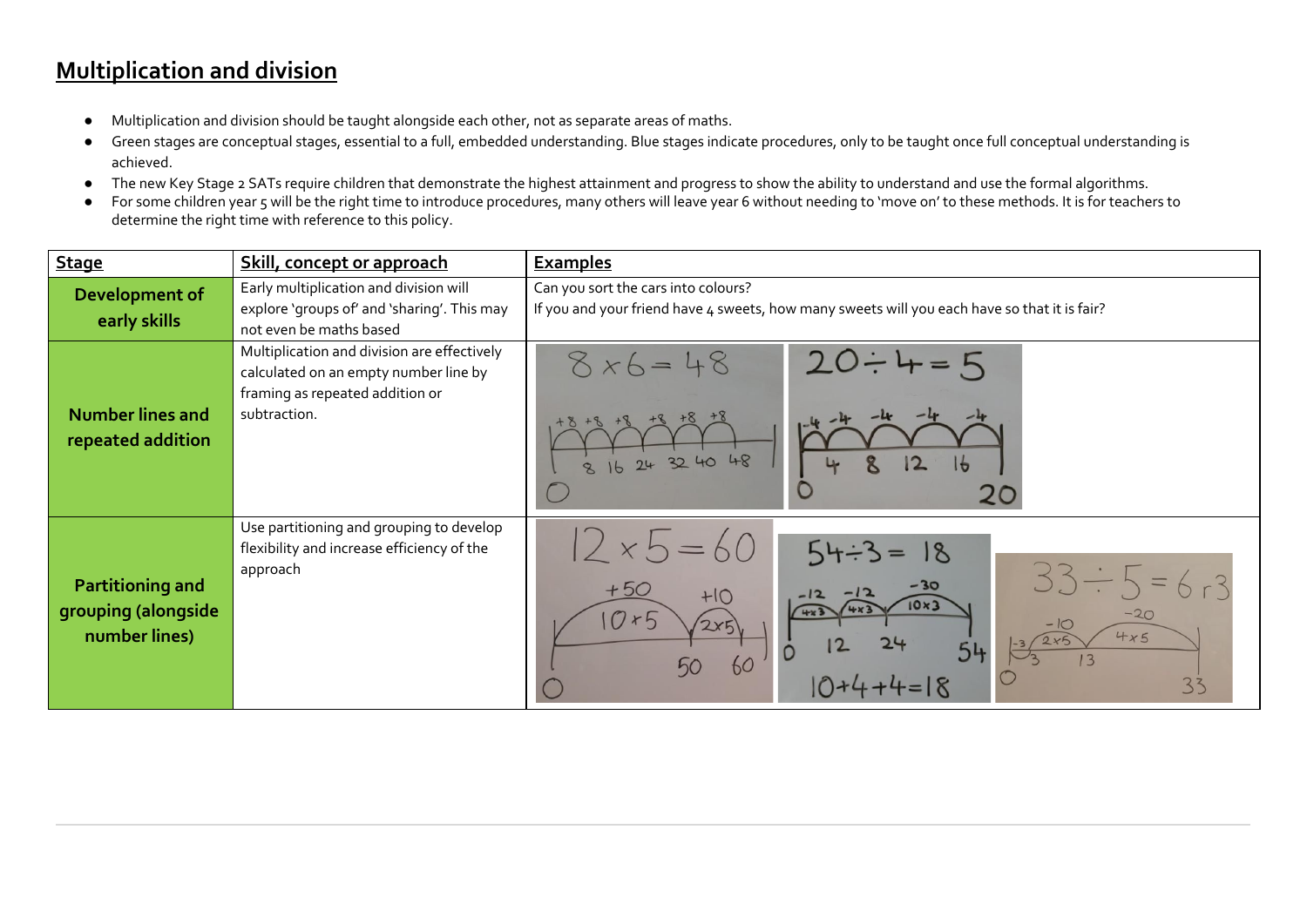| <b>Arrays</b> | Arrays are representations that can be<br>counted to find products or created by the<br>method of chunking to solve division<br>questions.                                                                                                                                                                                                                 | Which expression describes this array?<br>$32 - 4 = 8$<br>3 4<br>$rac{4}{8}$<br>$\times$<br>$\times$<br>$\times$<br>x x x<br>x x<br>16<br>$X$ X<br>20<br>X X<br>24<br>X X<br>$38$<br>$32$<br>X X X<br>$3 \times 4$<br>$6 \times 4$<br>$3 \times 6$<br>$X$ $X$ $X$ $X$                                                                                           |
|---------------|------------------------------------------------------------------------------------------------------------------------------------------------------------------------------------------------------------------------------------------------------------------------------------------------------------------------------------------------------------|-----------------------------------------------------------------------------------------------------------------------------------------------------------------------------------------------------------------------------------------------------------------------------------------------------------------------------------------------------------------|
| Grid          | Partitioning the numbers in a<br>multiplication question creates a grid that<br>can be solved to give the answer. For<br>division, a grid is created using known facts<br>until the first number is made and the<br>answer presents itself. Using a grid where<br>size is proportionate is best practice and<br>estimation can support successful answers. | 258<br>3<br>40<br>$+$<br>$\circ$<br>15<br>200<br>4<br>40<br>16<br>5<br>$\overline{3}$<br>40<br>56<br>46<br>$200+40+15+3=258$<br>$10+4=14$<br>$264 \times 58 = 15312$<br>60 4<br>200<br>$\equiv$<br>3000 3<br>10<br>10000<br>50<br>480<br>12<br>60<br>1600<br>6<br>$10000 + 3000 + 1600 + 480 + 200 + 32 =$<br>$14600 + 680 + 32=$<br>72<br>60<br>$15280 + 32 =$ |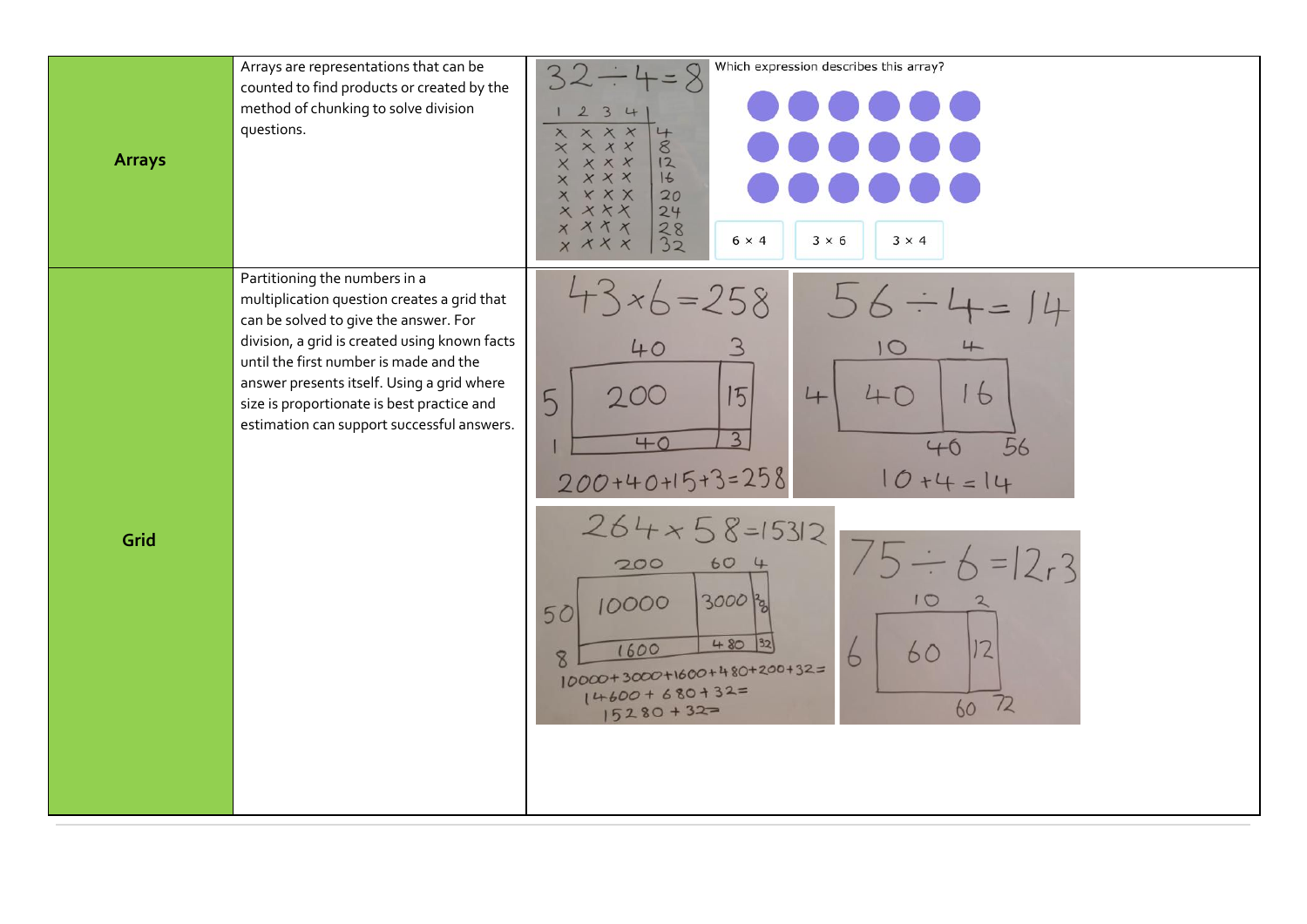**When choosing the methods for calculating with multiplication, it is important to consider how the method helps you to understand the distributivity and commutativity of multiplication and whether the chosen method aids the calculation itself. This is the reason for placing an emphasis on the methods shown in the main body of the calculations policy. When using the formal algorithms for multiplication, identifying the distributivity and commutativity is not always possible. For this reason, it is important that the children understand the place value of the digits, what they are calculating and why at each stage of the algorithm.**

|                      | <b>Short Multiplication:</b>                     |                            | $342 \times 7 =$ |                                            |                                                                                                                                                                                                                                                                                                                                                                                                                      |
|----------------------|--------------------------------------------------|----------------------------|------------------|--------------------------------------------|----------------------------------------------------------------------------------------------------------------------------------------------------------------------------------------------------------------------------------------------------------------------------------------------------------------------------------------------------------------------------------------------------------------------|
| Short multiplication | 342<br>$\mathbf{x}$<br>14<br>280<br>2100<br>2394 | (2x7)<br>(40x7)<br>(300x7) |                  | 342<br>$\times$<br>2394<br>$\overline{21}$ | This method highlights the distributive law of multiplication as, like the<br>grid method, you have to separate the component parts of the number<br>to perform the calculation. The misconceptions can occur when 40x7<br>becomes 4x7. The place value of the digits needs to be preserved.<br>As addition, short multiplication should<br>start in an expanded form, before<br>progressing to the compact version. |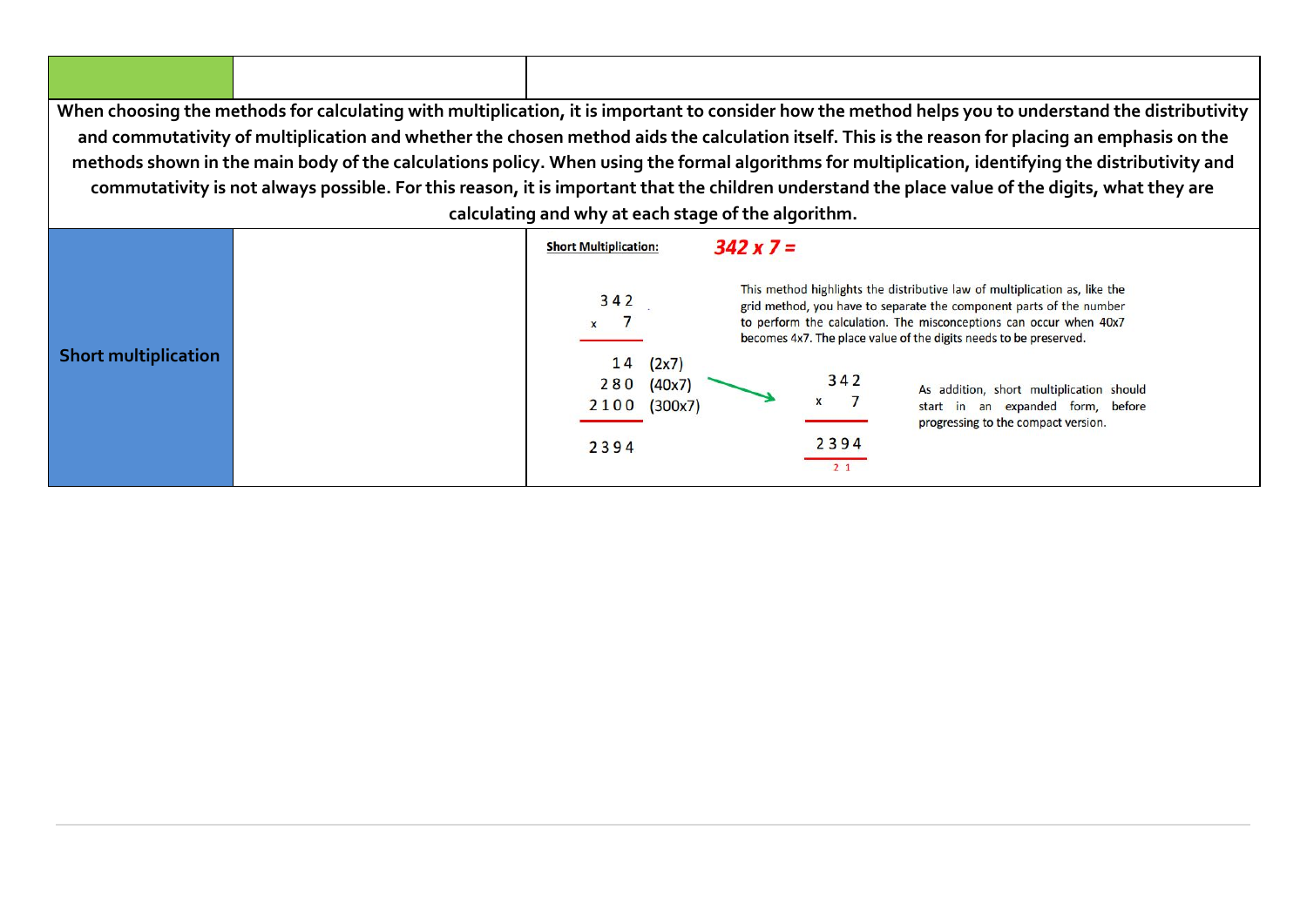

**As with multiplication, when choosing calculation methods for division, there are certain considerations to take into account. Does the method show that division is not commutative? Does it highlight that you can swap the divisor and the quotient, but you cannot swap the divisor and the dividend? Does the method aid calculation? Using arrays and the number line do highlight these issues, however with the bus stop method, it can be less clear.**

**Children should know how the bus stop methods for short and long division work, but are not expected to use them as their default method of calculation. To promote understanding of division and the calculation that is being performed, children should be encouraged to use the number line when dividing.**

**These methods should be learned so that children can answer questions in the Key Stage 2 assessments.**